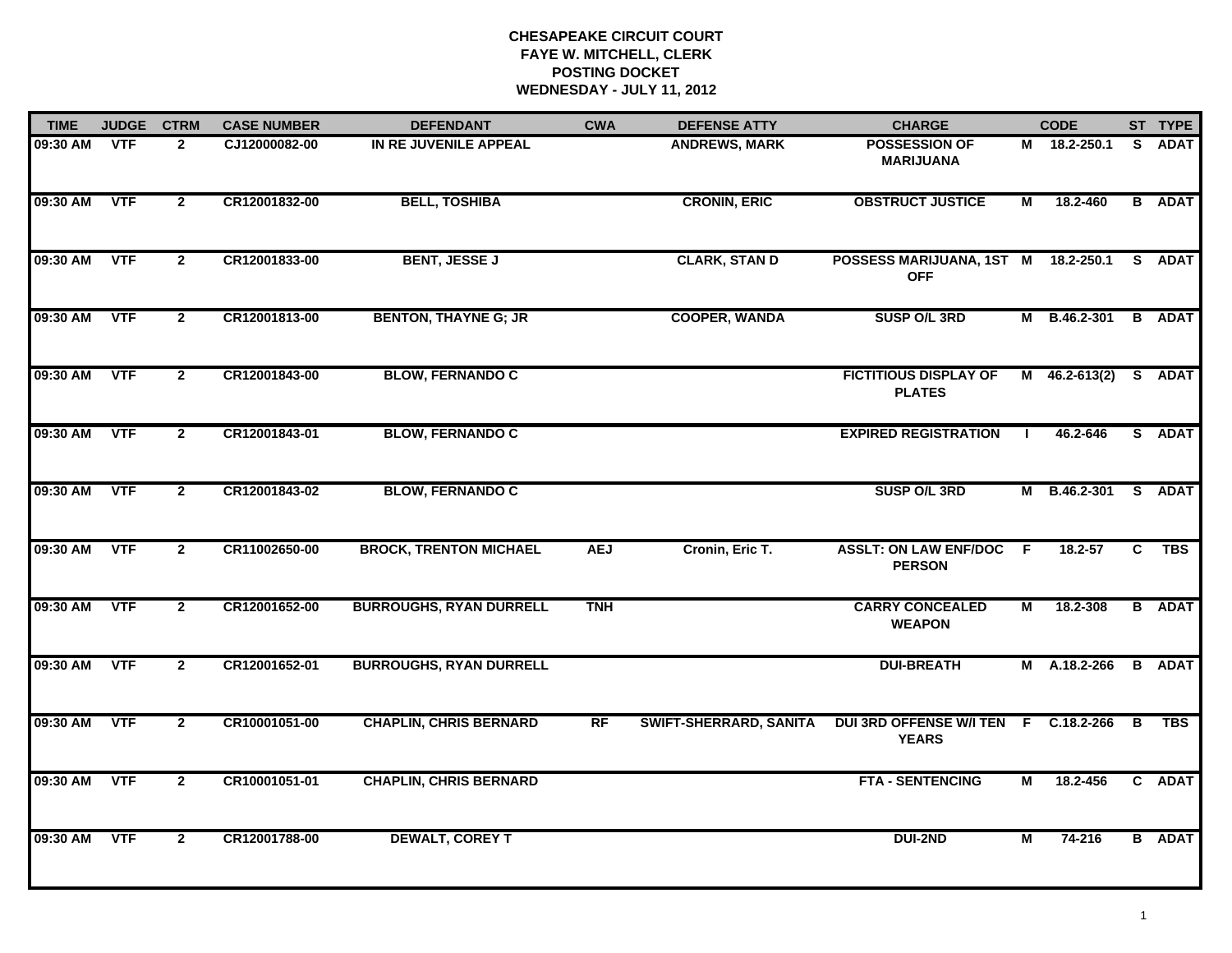| <b>TIME</b> | <b>JUDGE</b> | <b>CTRM</b>    | <b>CASE NUMBER</b> | <b>DEFENDANT</b>                | <b>CWA</b> | <b>DEFENSE ATTY</b>       | <b>CHARGE</b>                                       | <b>CODE</b> |               |   | ST TYPE       |
|-------------|--------------|----------------|--------------------|---------------------------------|------------|---------------------------|-----------------------------------------------------|-------------|---------------|---|---------------|
| 09:30 AM    | VTF          | $\mathbf{2}$   | CR12000224-00      | <b>EBRON, JAKYIA</b>            | <b>DAW</b> |                           | <b>GRAND LARCENY</b>                                | F           | $18.2 - 95$   |   | <b>B</b> ADAT |
| 09:30 AM    | <b>VTF</b>   | $\overline{2}$ | CR12000224-01      | <b>EBRON, JAKYIA</b>            | <b>DAW</b> |                           | <b>OBTAIN MONEY FALSE</b><br><b>PRET &gt;=\$200</b> | F.          | 18.2-178      |   | <b>B</b> ADAT |
| 09:30 AM    | <b>VTF</b>   | $\mathbf{2}$   | CR12001814-00      | <b>FENWICK, IVA M</b>           |            |                           | <b>SUSP O/L</b>                                     |             | M B.46.2-301  |   | <b>B</b> ADAT |
| 09:30 AM    | <b>VTF</b>   | $\mathbf{2}$   | CR12001810-00      | <b>FISHER, KRISTINA</b>         |            | <b>WYNN, A ROBINSON</b>   | <b>PETIT LARCENY</b>                                | М           | 46-15         |   | S ADAT        |
| 09:30 AM    | <b>VTF</b>   | $\mathbf{2}$   | CR11002651-00      | <b>JONES, TEVIN ROMELLE</b>     | <b>AEJ</b> | Stowe, Randolph D.        | <b>ASSLT: ON LAW ENF/DOC</b><br><b>PERSON</b>       | <b>F</b>    | 18.2-57       | C | <b>TBS</b>    |
| 09:30 AM    | <b>VTF</b>   | $\mathbf{2}$   | CR12001811-00      | <b>KAY, JEFFREY S</b>           |            | <b>WINN, A ROBINSON</b>   | <b>ASSAULT &amp; BATTER</b>                         | М           | 18.2-57       |   | <b>B</b> ADAT |
| 09:30 AM    | <b>VTF</b>   | $\overline{2}$ | CR12001815-00      | <b>KIRKHAM, JERRY R</b>         |            | <b>JELICH, JOHN</b>       | SUSP O/L 6TH                                        |             | M B.46.2-301  |   | S ADAT        |
| 09:30 AM    | <b>VTF</b>   | $\mathbf{2}$   | CR12001818-00      | <b>LUTHER, RUSSELL L</b>        |            |                           | SUSP O/L-3RD                                        | М           | $74 - 73$     |   | <b>B</b> ADAT |
| 09:30 AM    | <b>VTF</b>   | $\mathbf{2}$   | CR12001834-00      | <b>MARSHBURN, ERICA C</b>       |            | <b>CRONIN, ERIC</b>       | <b>SHOPLIFTING</b>                                  | М           | 18.2-96       |   | S ADAT        |
| 09:30 AM    | <b>VTF</b>   | $\mathbf{2}$   | CR12001561-00      | <b>MCMILLIAN, ABREEL VERESA</b> |            | <b>BIEROWICZ, LEANNE</b>  | <b>DUI 1ST</b>                                      | М           | A.18.2-266    |   | <b>B</b> ADAT |
| 09:30 AM    | <b>VTF</b>   | $\mathbf{2}$   | CR12001790-00      | <b>MOORE, MARIE KATHLEEN</b>    |            |                           | DUI-1ST                                             | М           | 74-216        |   | <b>B</b> ADAT |
| 09:30 AM    | <b>VTF</b>   | $\overline{2}$ | CR12001835-00      | <b>PIERCE, RAVENT</b>           |            | <b>CRONIN, ERIC</b>       | <b>POSSESS MARIJUANA</b>                            | M           | 18.2-250.1    |   | S ADAT        |
| 09:30 AM    | <b>VTF</b>   | $\mathbf{2}$   | CR12001681-00      | <b>PRICE, WESLEY</b>            |            | <b>SHANNON, KRISTEN M</b> | <b>ASSAULT &amp; BATTERY-</b><br><b>SPOUSE</b>      | М           | $18.2 - 57.2$ |   | <b>B</b> ADAT |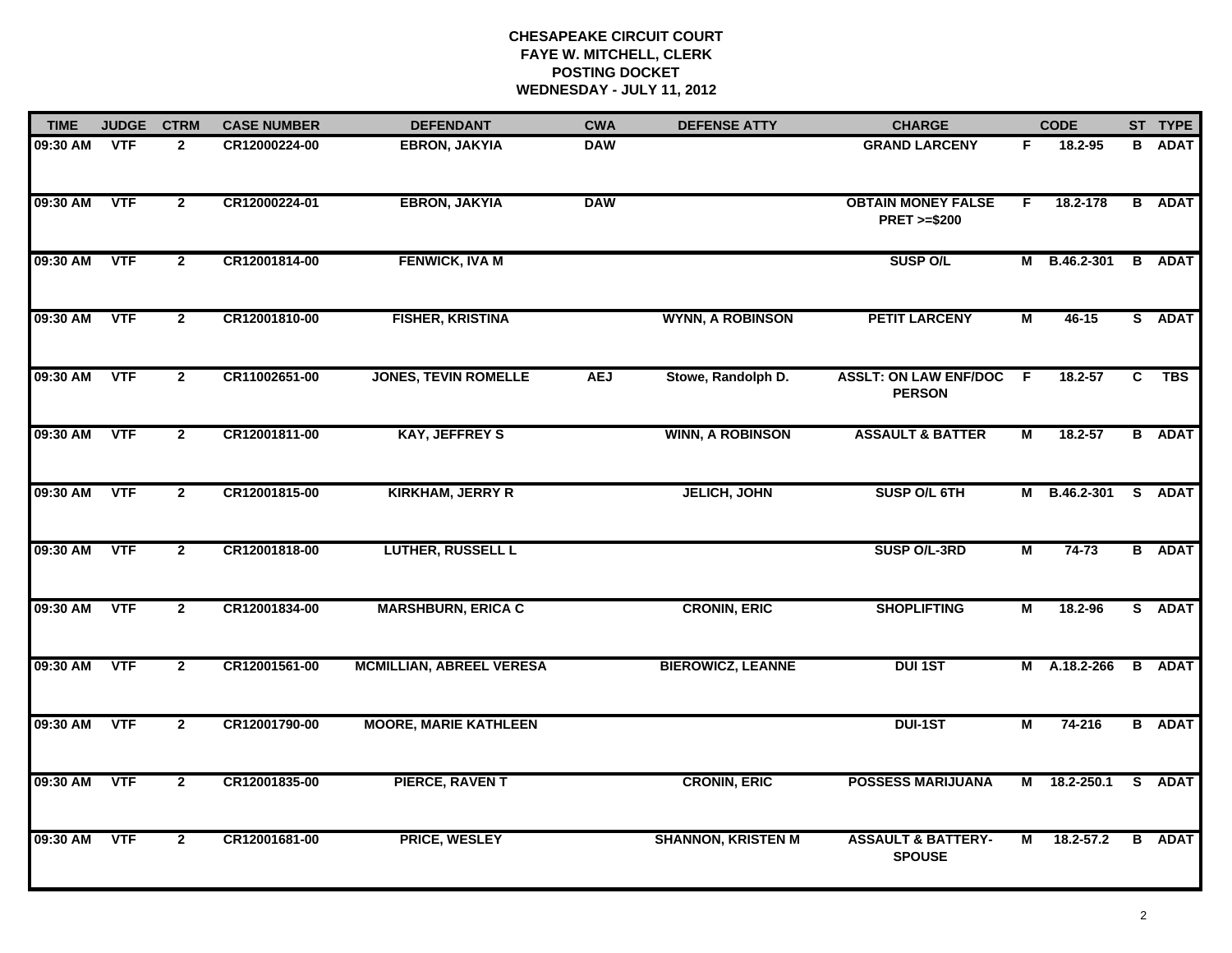| <b>TIME</b> | <b>JUDGE</b> | <b>CTRM</b>    | <b>CASE NUMBER</b> | <b>DEFENDANT</b>               | <b>CWA</b> | <b>DEFENSE ATTY</b>       | <b>CHARGE</b>                                       |              | <b>CODE</b>         |    | ST TYPE       |
|-------------|--------------|----------------|--------------------|--------------------------------|------------|---------------------------|-----------------------------------------------------|--------------|---------------------|----|---------------|
| 09:30 AM    | <b>VTF</b>   | $\mathbf{2}$   | CR12001836-00      | <b>REED, CARLOS M</b>          |            | <b>CRONIN, ERIC</b>       | POSSESS MARIJUANA, 1ST M<br><b>OFF</b>              |              | 18.2-250.1          | В  | <b>ADAT</b>   |
| 09:30 AM    | <b>VTF</b>   | $\mathbf{2}$   | CR12001822-00      | <b>ROBERTS, CARLISS T</b>      |            | <b>MARTIN, JEFFREY</b>    | <b>DUI 1ST</b>                                      |              | M A.18.2-266        |    | <b>B</b> ADAT |
| 09:30 AM    | <b>VTF</b>   | $\overline{2}$ | CR12001837-00      | <b>ROBERTS, SHAWN</b>          | PLC        |                           | <b>ASSAULT &amp; BATTERY-FAM M</b><br><b>MEMBER</b> |              | 18.2-57.2           | C. | <b>ADAT</b>   |
| 09:30 AM    | <b>VTF</b>   | $\overline{2}$ | CR12001791-00      | <b>SAPP, STEPHEN ASA; JR</b>   |            | <b>GIVANDO, STEPHEN</b>   | <b>SUSP O/L</b>                                     |              | M B.46.2-301        |    | <b>B</b> ADAT |
| 09:30 AM    | <b>VTF</b>   | $\mathbf{2}$   | CR12001875-00      | <b>SIMMER, JASON CARL</b>      |            | <b>BUSH, JUSTIN</b>       | <b>ASSAULT &amp; BATTERY-WIFE M</b>                 |              | 18.2-57.2           |    | <b>B</b> ADAT |
| 09:30 AM    | <b>VTF</b>   | $\overline{2}$ | CR12001669-00      | <b>SIROIS, ALBERT C</b>        |            |                           | 47/35 SP                                            | $\mathbf{I}$ | F.46.2-878 S ADAT   |    |               |
| 09:30 AM    | <b>VTF</b>   | $\overline{2}$ | CR12001669-01      | <b>SIROIS, ALBERT C</b>        |            |                           | <b>SUSP O/L</b>                                     |              | M B.46.2-301 S ADAT |    |               |
| 09:30 AM    | <b>VTF</b>   | $\mathbf{2}$   | CR12001825-00      | <b>SKOPP, BONITA G</b>         |            | <b>MARTIN, JEFFREY</b>    | <b>DUI-1ST</b>                                      | М            | 74-216              |    | <b>B</b> ADAT |
| 09:30 AM    | <b>VTF</b>   | $\overline{2}$ | CR12001826-00      | <b>STARKEY, KRISTINE IRENE</b> |            | <b>LAINE, HERB</b>        | <b>DUI-BREATH</b>                                   | M            | $74 - 216$          |    | <b>B</b> ADAT |
| 09:30 AM    | VTF          | $\mathbf{2}$   | CR12001827-00      | <b>TAYLOR, HAYDEN R</b>        |            | <b>BLACK, HUGH E; III</b> | <b>DUI 1ST (ACC)</b>                                |              | M A.18.2-266        |    | <b>B</b> ADAT |
| 09:30 AM    | <b>VTF</b>   | $\mathbf{2}$   | CR12001672-00      | TWINE, PAUL LUFORD; JR         |            | <b>WISE, JAMES</b>        | <b>DUI-1ST/ACC</b>                                  |              | M A.18.2-266        |    | <b>B</b> ADAT |
| 09:30 AM    | <b>VTF</b>   | $\overline{2}$ | CR12001672-01      | <b>TWINE, PAUL LUFORD; JR</b>  |            | <b>WISE, JAMES</b>        | DRIVING ON SUSPEND O/L                              | M            | <b>B.46.2-301</b>   |    | <b>B</b> ADAT |
| 09:30 AM    | <b>VTF</b>   | $\mathbf{2}$   | CR12001672-02      | <b>TWINE, PAUL LUFORD; JR</b>  |            | WISE, J                   | <b>REFUSE BREATH TEST 1ST C</b><br><b>OFF</b>       |              | 18.2-268.3          | S. | <b>ADAT</b>   |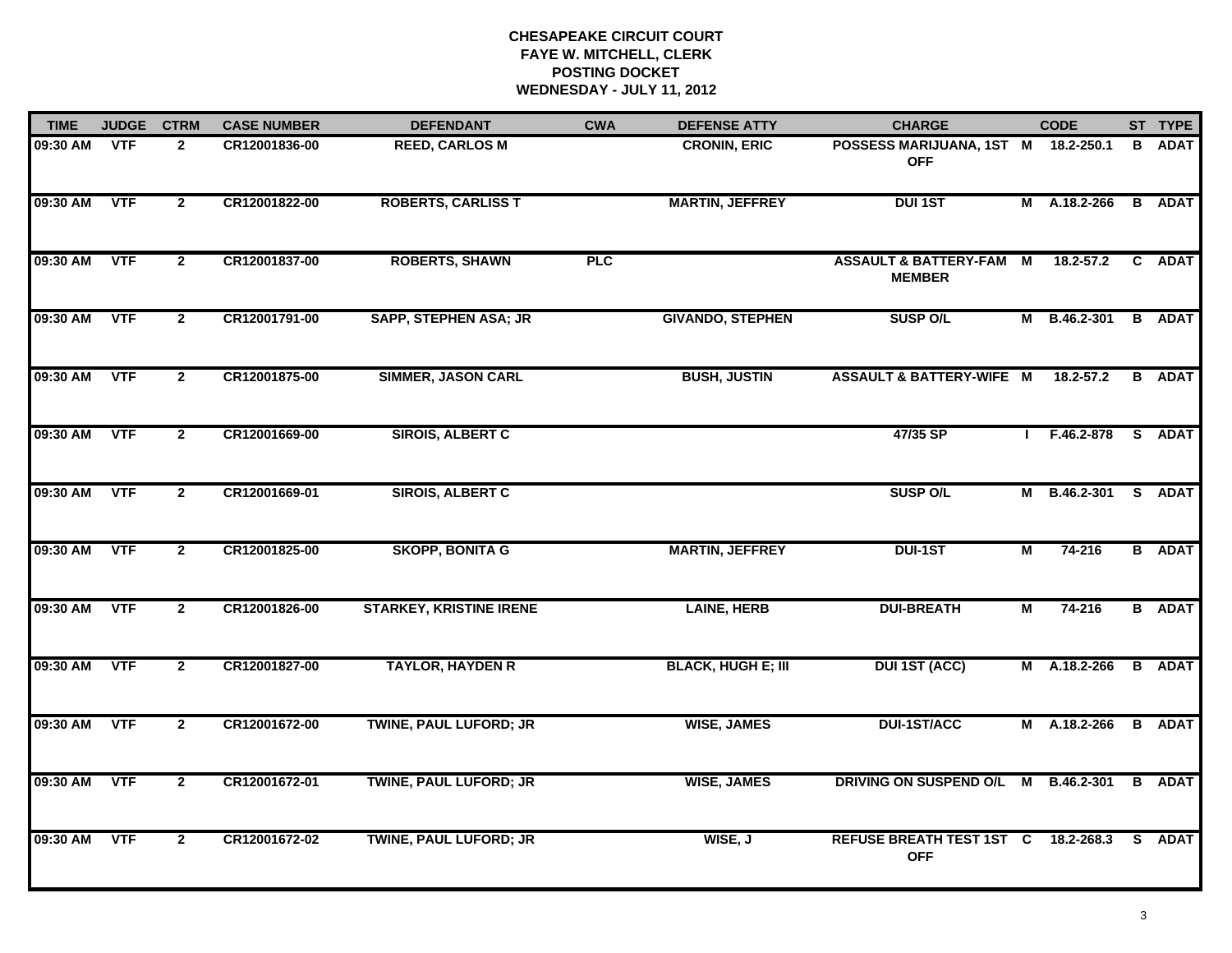| <b>TIME</b> | <b>JUDGE</b> | <b>CTRM</b>  | <b>CASE NUMBER</b> | <b>DEFENDANT</b>            | <b>CWA</b> | <b>DEFENSE ATTY</b> | <b>CHARGE</b>                                   |    | <b>CODE</b> | <b>ST</b> | <b>TYPE</b> |
|-------------|--------------|--------------|--------------------|-----------------------------|------------|---------------------|-------------------------------------------------|----|-------------|-----------|-------------|
| 09:30 AM    | <b>VTF</b>   | $\mathbf{2}$ | CR12001463-00      | <b>VEST, CORDO</b>          | <b>AEJ</b> |                     | <b>FTA AS WITNESS</b>                           | М  | 18.2-456    | S         | <b>TBS</b>  |
| 09:30 AM    | <b>VTF</b>   | $\mathbf{2}$ | CR12001464-00      | <b>VEST, CORDO</b>          | <b>AEJ</b> |                     | <b>FTA AS WITNESS</b>                           | М  | 18.2-456    | s         | TBS         |
| 09:30 AM    | <b>VTF</b>   | $\mathbf{2}$ | CR12001828-00      | <b>WASSMAN, RANDAL B</b>    |            |                     | <b>REFUSAL</b>                                  | М  | 74-218.3    | S.        | <b>ADAT</b> |
| 09:30 AM    | <b>VTF</b>   | $\mathbf{2}$ | CR11000314-01      | <b>WATSON, ALICE OTELIA</b> |            |                     | <b>PROBATION VIOLATION</b>                      | F. | 19.2-306    | C.        | <b>ADAT</b> |
| 10:00 AM    | <b>JWB</b>   | 3            | CR11002973-00      | <b>ROBINSON, VANTINO</b>    | <b>AHM</b> |                     | <b>MURDER - FIRST DEGREE</b>                    |    | 18.2-32     | C.        | <b>TRYL</b> |
| 10:00 AM    | <b>JWB</b>   | 3            | CR11002973-01      | <b>ROBINSON, VANTINO</b>    | <b>AHM</b> |                     | <b>STATUTORY BURGLARY</b><br><b>WHILE ARMED</b> |    | 18.2-90     | C.        | <b>TRYL</b> |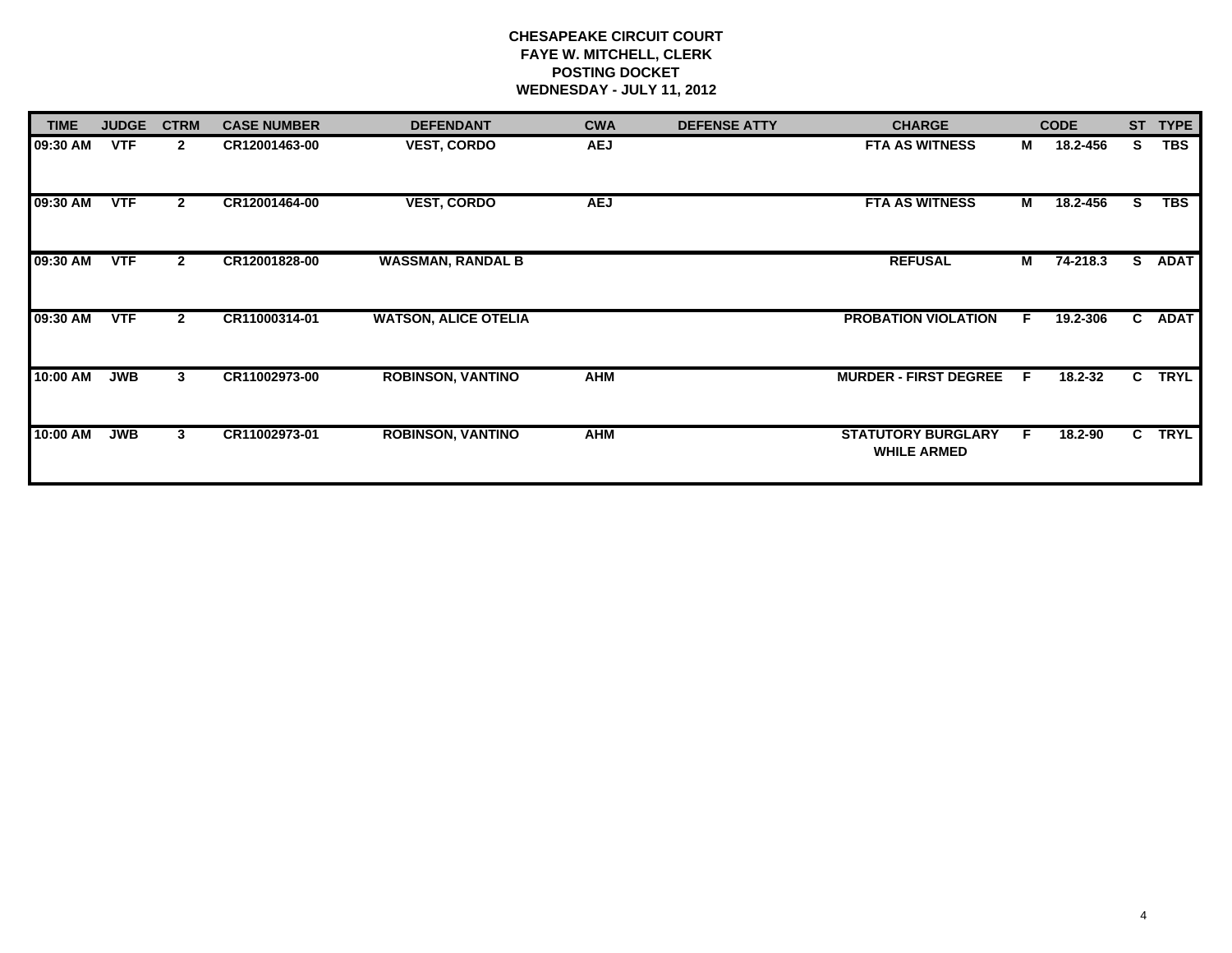| Hearing<br><b>Time</b> | Judge | Court<br>room           | Case #        | <b>Plaintiff</b>                   | <b>Defendant</b>           | <b>Plaintiff Attorney</b> | <b>Defendant Attorney</b> | <b>Motion</b>                   | <b>Duration</b> |
|------------------------|-------|-------------------------|---------------|------------------------------------|----------------------------|---------------------------|---------------------------|---------------------------------|-----------------|
| 09:00 AM               | JJ    | -1                      | CL10001208-00 | STOUT, ALLISON                     | MUCK, CHRISTOPHER EUGENE   |                           |                           | Motion (Other)                  | 15 Min.         |
| 09:00 AM               | JJ    | $\overline{1}$          | CL10001723-00 | <b>GRIFFIN, MICHAEL LAMONT; SR</b> | <b>GRIFFIN, MICHELLE O</b> | LINDSEY, JOSEPH C         | BYRUM, ERICA LEE          | Final Decree of<br>Divorce      | 10 Min.         |
| 09:00 AM               | JJ    | -1                      | CL10001723-00 | <b>GRIFFIN, MICHAEL LAMONT; SR</b> | <b>GRIFFIN, MICHELLE O</b> | LINDSEY, JOSEPH C         | <b>BYRUM, ERICA LEE</b>   | <b>Withdraw Counsel</b>         | 15 Min.         |
| 09:00 AM               | JJ    | $\overline{1}$          | CL10001754-01 | WOBIG, CHERI                       | WOBIG, TODD SCOTT          | PANDYA, ASHA S            |                           | Post Trial Motion               | 15 Min.         |
| 09:00 AM               | JJ    | $\overline{1}$          | CL10002727-01 | NEELY, SUSAN RISA                  | NEELY, JACOB WALLACE       |                           | PRICE, G MICHAEL          | Motion (Other)                  | 15 Min.         |
| 09:00 AM               | JJ    | -1                      | CL12000626-00 | HOLLEY, FREEMAN C                  | HUGHES, CASSANDRA          | THORP, WALTER N           |                           | Default Judgment                | 30 Min.         |
| 09:00 AM               | JJ    | $\overline{\mathbf{1}}$ | CL12000762-00 | ESSARY, SOMTHUAN                   | <b>ESSARY, CHARLES</b>     | GIVANDO, STEPHEN P        |                           | Pendente Lite                   | 30 Min.         |
| 09:00 AM               | JJ    | -1                      | CL12000808-00 | FURMAN, TERESA                     | *S&N COMMUNICATIONS INC    | SCARBOROUGH, BOYD         |                           | Motion to Compel                | 15 Min.         |
| 09:00 AM               | JJ    | -1                      | CL12000902-00 | <b>MONARCH BANK</b>                | WEAVER, SANDY TYRONE; III  | TENGCO, LEONARD C         |                           | Default Judgment                | 15 Min.         |
| 09:00 AM               | JJ    | -1                      | CL12001050-00 | KEELE, SUSIE S                     | KEELE, LEONARD             | PRO SE                    |                           | Appt. Guardian &<br>Conservator | 1 Hour          |
| 09:00 AM               | JJ    | -1                      | CL12001094-00 | PHAM, EMILY ALISE                  | PHAM, DO QUI               | KEIL, A BARTLETT          |                           | Final Decree of<br>Divorce      | 10 Min.         |
| 09:00 AM               | JJ    | $\overline{1}$          | CL12001106-00 | GARVEY, CHERYL                     | *BATES, CHRISTOPHER M      | SERPE, RICHARD J          | BRUNDAGE, JEFFREY         | Default Judgment                | 30 Min.         |
| 09:00 AM               | JJ    | -1                      | CL12001106-00 | GARVEY, CHERYL                     | *BATES, CHRISTOPHER M      | SERPE, RICHARD J          | BRUNDAGE, JEFFREY         | Motion for<br>Sanctions         | 15 Min.         |
| 09:00 AM               | JJ    | $\mathbf 1$             | CL12001106-00 | GARVEY, CHERYL                     | *BATES, CHRISTOPHER M      | SERPE, RICHARD J          | BRUNDAGE, JEFFREY         | Motion to Transfer              | 15 Min.         |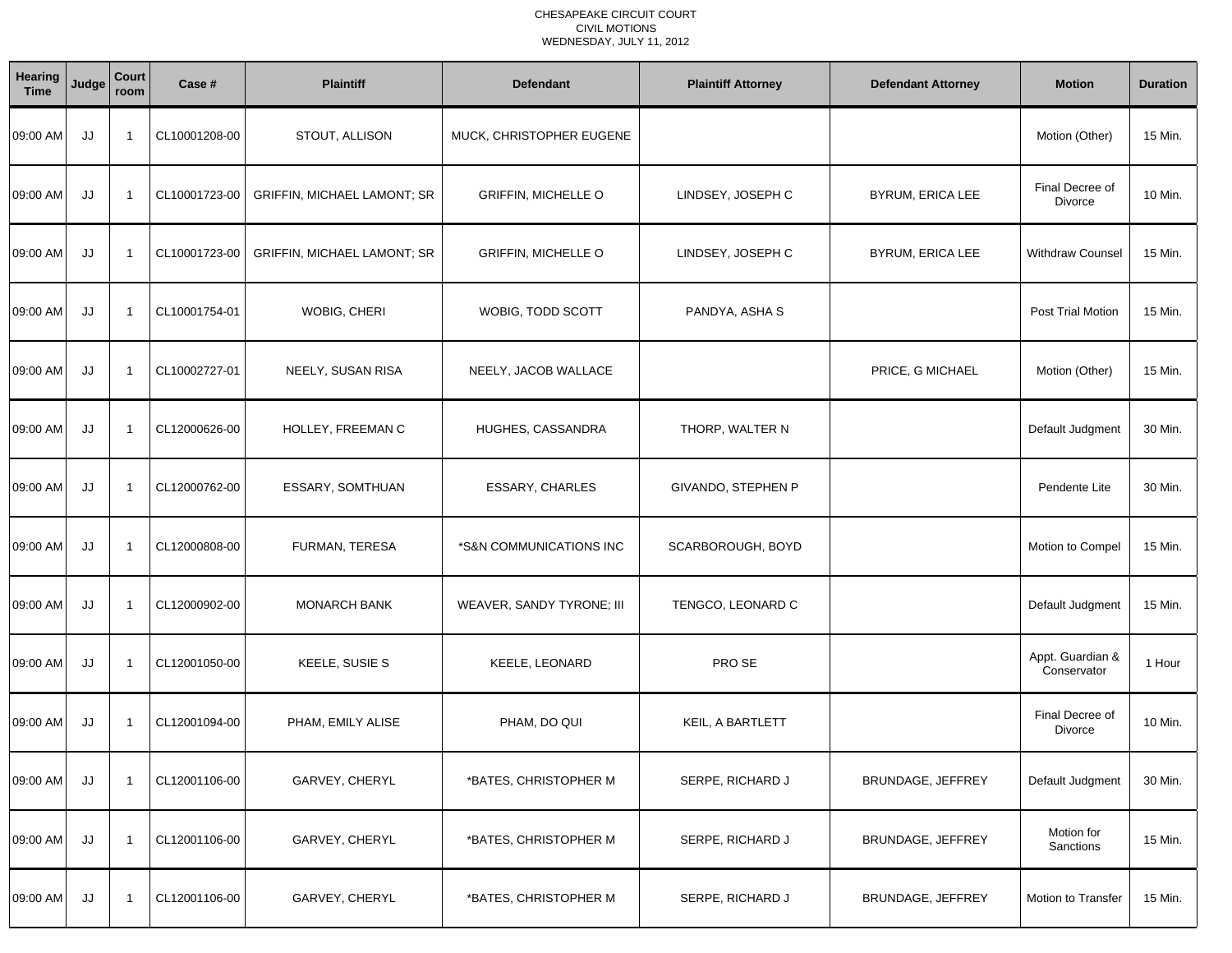| Hearing<br><b>Time</b> | Judge      | Court<br>room  | Case #        | <b>Plaintiff</b>                     | <b>Defendant</b>        | <b>Plaintiff Attorney</b> | <b>Defendant Attorney</b> | <b>Motion</b>              | <b>Duration</b> |
|------------------------|------------|----------------|---------------|--------------------------------------|-------------------------|---------------------------|---------------------------|----------------------------|-----------------|
| 09:00 AM               | JJ         | -1             | CL12001133-00 | HOLLAND, ROBERT ALAN; JR             | HOLLAND, HEATHER VAN    | FULKERSON, ALYSHAN        |                           | Final Decree of<br>Divorce | 10 Min.         |
| 09:00 AM               | JJ         | -1             | CL12001218-00 | FIA CARD SERVICES N A                | LAND, WILLIAM D; JR     | CHABROW, MICHAEL P        |                           | Default Judgment           | 15 Min.         |
| 09:00 AM               | JJ         | $\overline{1}$ | CL11002743-00 | OVERTON-CAHOON, RENEE<br><b>LYNN</b> | CAHOON, DANIEL C        | JENKINS, CHARLES E; II    | VENNER, JOHN              | Pendente Lite              | #REF!           |
| 09:00 AM               | <b>JWB</b> | 3              | CL12001027-00 | BODAMER, MICHAEL JOSEPH              | COMMONWEALTH OF VIRGNIA | PRO SE                    | CAMPBELL, WILLIAM H       | <b>Present Order</b>       | N/A             |
| 09:00 AM               | <b>JWB</b> | 3              | CL12001367-00 | COMMONWEALTH OF VIRGINIA             | <b>MCNAIR, KEITH P</b>  |                           |                           | Post Trial Motion          | N/A             |
| 09:00 AM               | <b>BHK</b> | $\overline{4}$ | CL08002869-01 | <b>SCHROEDER, MARK T</b>             | THOMAS, CHENEA          | MANNING, DIANE J          |                           | <b>Show Cause</b>          | 1 Hour          |
| 09:00 AM               | <b>BHK</b> | $\overline{4}$ | CL09000808-00 | HERRON, FRANCINA DEIRDRA             | HERRON, ERNEST HALE     |                           | <b>BENN, CHERYL</b>       | <b>Withdraw Counsel</b>    | 15 Min.         |
| 09:00 AM               | <b>BHK</b> | $\overline{4}$ | CL09002333-00 | BRINN, NENITA CATAYTAY               | BRINN, EDWARD LEE       | HUMPHREYS, VICTORIA V     | FULLER, BARBARA A         | <b>Post Trial Motion</b>   | 30 Min.         |
| 09:00 AM               | <b>BHK</b> | 4              | CL10001876-00 | HOBBS, ANGELA ROSE                   | HOBBS, DAVID LYNN; JR   | WOODALL, MARLENE          | HARRIS, JILL ROSELAND     | Motion to Compel           | 30 Min.         |
| 09:00 AM               | <b>BHK</b> | 4              | CL10001876-00 | HOBBS, ANGELA ROSE                   | HOBBS, DAVID LYNN; JR   | WOODALL, MARLENE          | HARRIS, JILL ROSELAND     | Motion to Amend            | 15 Min.         |
| 09:00 AM               | <b>BHK</b> | $\overline{4}$ | CL11003110-00 | MUNRO, JUANITA                       | MUNRO, DAVID C          | LEFTWICH, JAMES A; JR     | MORENO, KENNETH           | Motion to Compel           | 30 Min.         |
| 09:00 AM BHK           |            | 4              | CL12000773-00 | KENT, JOEL R; III                    | KENT, LORA B            | WILLIAMS, WHITNEY D       | HAMLIN, JASON             | Pendente Lite              | 30 Min.         |
| 09:00 AM               | <b>BHK</b> | $\overline{4}$ | CL12000773-00 | KENT, JOEL R; III                    | <b>KENT, LORA B</b>     | WILLIAMS, WHITNEY D       | HAMLIN, JASON             | Motion to Compel           | 15 Min.         |
| 09:00 AM               | <b>BHK</b> | $\overline{4}$ | CL12000889-00 | GENOVESE, JENNIFER J                 | GENOVESE, PAUL W        | SHANNON, KRISTEN M        |                           | Pendente Lite              | 1 Hour          |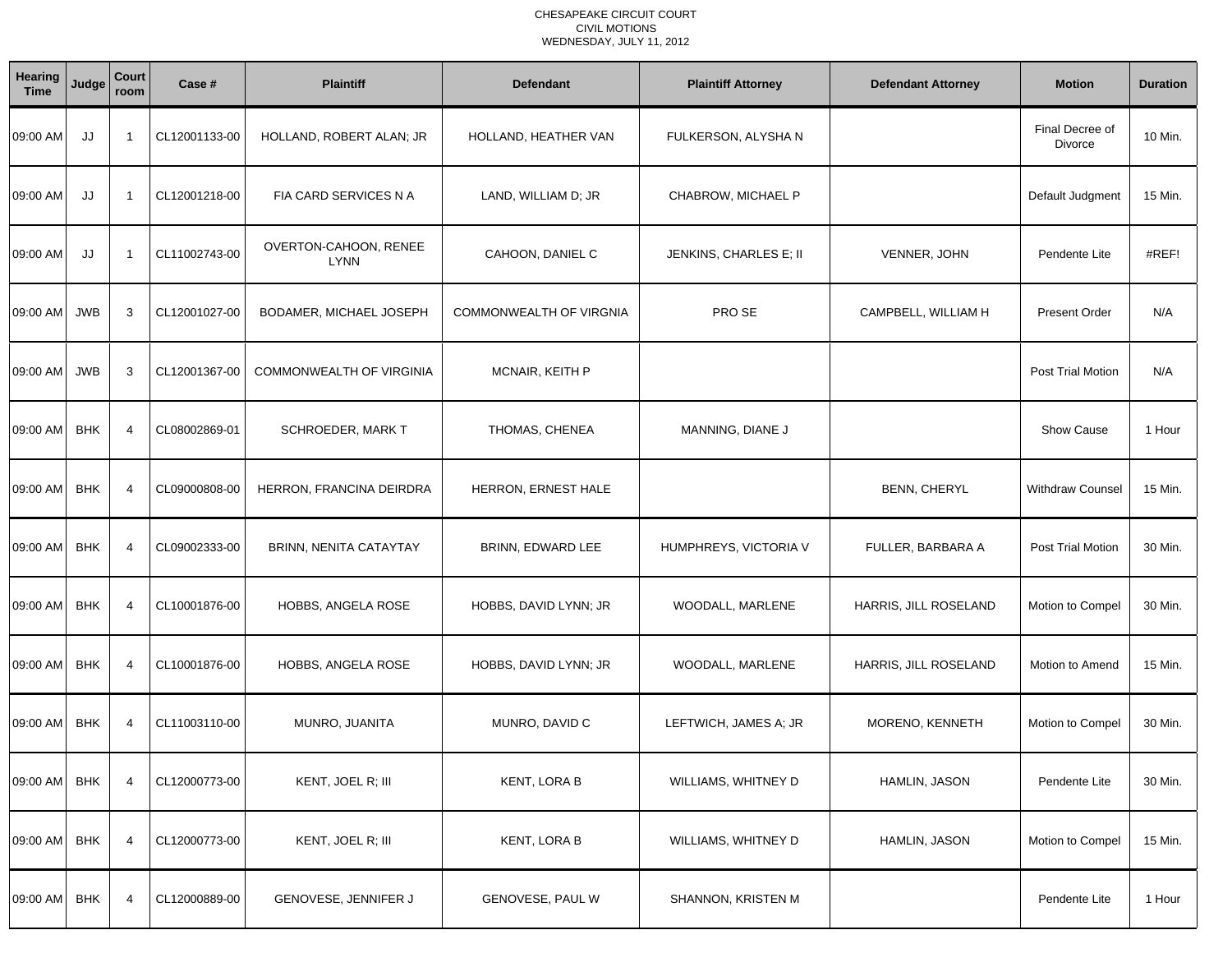| <b>Hearing</b><br><b>Time</b> | Judge      | Court<br>room  | Case #        | <b>Plaintiff</b>                        | <b>Defendant</b>                        | <b>Plaintiff Attorney</b> | <b>Defendant Attorney</b> | <b>Motion</b>                  | <b>Duration</b> |
|-------------------------------|------------|----------------|---------------|-----------------------------------------|-----------------------------------------|---------------------------|---------------------------|--------------------------------|-----------------|
| 09:00 AM                      | <b>BHK</b> | $\overline{4}$ |               | CL12001135-00 THYSSENKRUP ELEVATOR CORP | CHESAPEAKE MARINA LLC                   | JOHNSON-NOON, NATHALIE I  |                           | Motion (Other)                 | 15 Min.         |
| 09:00 AM                      | <b>BHK</b> | $\overline{4}$ | CL12001442-00 | CARROLL, JEREMY SCOTT                   | CARROLL, KIMBERLY DAWN                  | LETOURNEAU, STEVEN P      |                           | Pendente Lite                  | 1 Hour          |
| 09:00 AM   MATA               |            | 5              | CL09001743-01 | CLARK, LESLIE D                         | SORENSON, LEE                           | MACDONALD, ROBERT G       |                           | Show Cause                     | 30 Min.         |
| 10:00 AM   MATA               |            | 5              | CL10002628-00 | CASHWELL, STEPHEN A                     | <b>COMMONWEALTH OF VIRGINIA</b>         | PRO SE                    | CAMPBELL, WILLIAM H       | Operator's License<br>Petition | N/A             |
| 10:00 AM   MATA               |            | 5              | CL12000826-00 | MAZZONI, CHRISTOPHER                    | COMMONWEALTH OF VIRGINIA                | KELSEY, SIDNEY H; JR      | CAMPBELL, WILLIAM H       | Operator's License<br>Petition | N/A             |
| 10:00 AM   MATA               |            | 5              | CL12001101-00 | HOLLOMAN, MICHAEL ANTHONY               | COMMONWEALTH                            | PRO SE                    | CAMPBELL, WILLIAM H       | Operator's License<br>Petition | N/A             |
| 10:00 AM   MATA               |            | 5              | CL12001247-00 | LINK, ADAM BLAKE                        | <b>COMMONWEALTH OF VIRGINIA</b>         | SHILLING, ANDREW T        | CAMPBELL, WILLIAM H       | Operator's License<br>Petition | N/A             |
| 10:00 AM   MATA               |            | 5              | CL12001262-00 | WILLIAMS, TERRANCE LINARD               | COMMONWEALTH OF VIRGINIA                | PRO SE                    | CAMPBELL, WILLIAM H       | Operator's License<br>Petition | N/A             |
| 10:00 AM   MATA               |            | 5              | CL12001311-00 | DAILEY, CLARENCE C                      | COMMONWEALTH OF VIRGINIA                | PRO SE                    | CAMPBELL, WILLIAM H       | Operator's License<br>Petition | N/A             |
| 10:00 AM   MATA               |            | 5              | CL12001322-00 | COMMOWEALTH OF VIRGINIA                 | CHARLTON, CHRISTOPHER<br><b>PATRICK</b> | <b>GALBRAITH, LORI B</b>  |                           | <b>Post Trial Motion</b>       | N/A             |
| 10:00 AM MATA                 |            | -5             | CL12000529-00 | <b>CUTSHAW, NEIL</b>                    | COMMONWEALTH OF VIRGINIA                | GIVANDO, STEPHEN P        | CAMPBELL, WILLIAM H       | <b>Present Order</b>           | N/A             |
| 10:00 AM MATA                 |            | -5             | CL12000851-00 | AMADI, ROMANUS NNAWUGWO                 | COMMONWEALTH OF VIRGINIA                | PRO SE                    | CAMPBELL, WILLIAM H       | <b>Present Order</b>           | N/A             |
| 10:00 AM MATA                 |            | -5             | CL12001056-00 | GOMENYUK, DANIIL                        | COMMONWEALTH OF VIRGINIA                | PRO SE                    | CAMPBELL, WILLIAM H       | <b>Present Order</b>           | N/A             |
| 10:00 AM MATA                 |            | 5              | CL12001177-00 | JONES, ERIC TERRELL                     | <b>COMMONWEALTH OF VIRGINIA</b>         | JAMES, ANDREW K           | CAMPBELL, WILLIAM H       | Present Order                  | N/A             |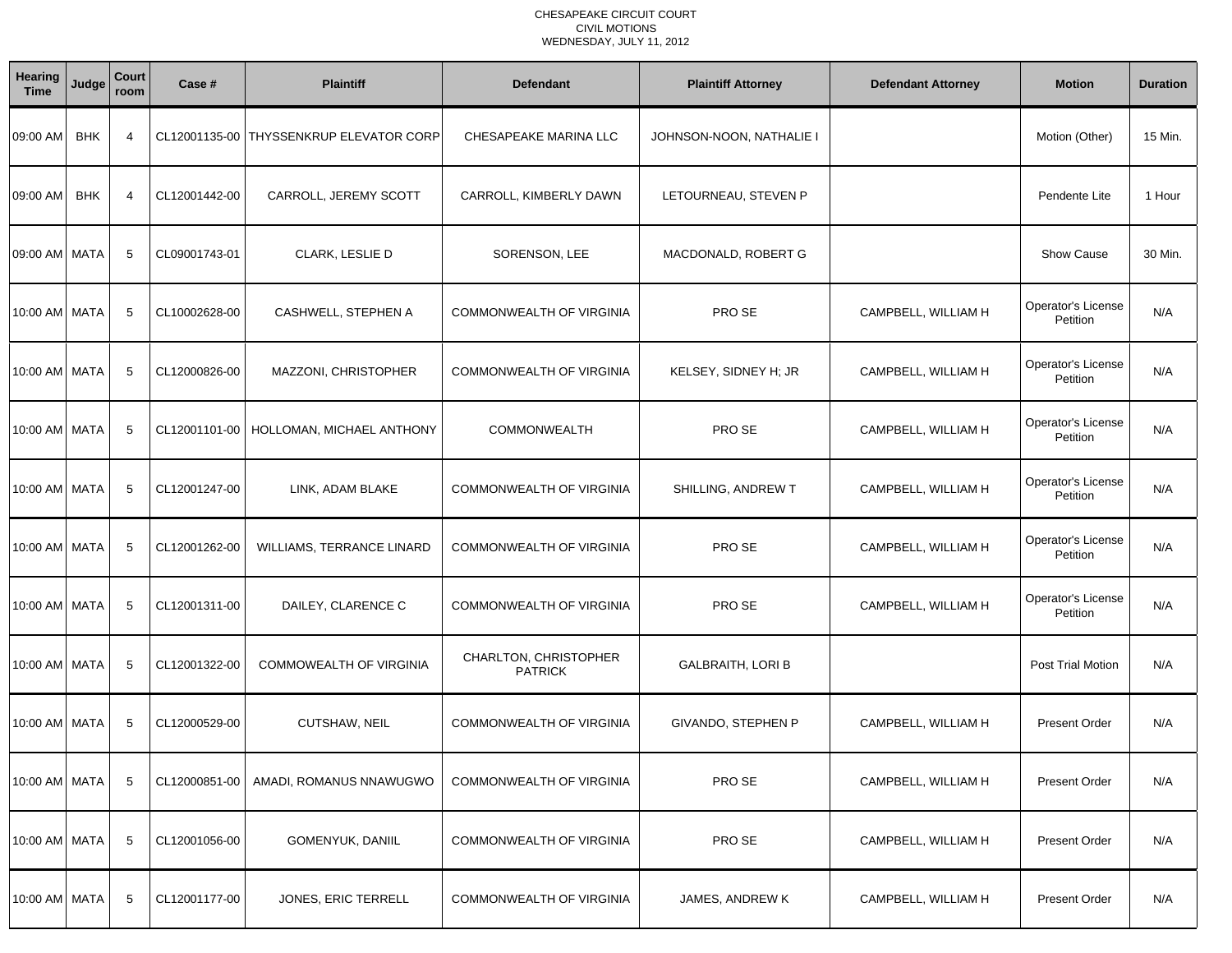| Hearing<br><b>Time</b> | Judge      | Court<br>room | Case #        | <b>Plaintiff</b>                         | <b>Defendant</b>           | <b>Plaintiff Attorney</b> | <b>Defendant Attorney</b> | <b>Motion</b>              | <b>Duration</b> |
|------------------------|------------|---------------|---------------|------------------------------------------|----------------------------|---------------------------|---------------------------|----------------------------|-----------------|
| 10:00 AM   MATA        |            | 5             | CL12001245-00 | FORTES, ASHLEY GAIL                      | COMMONWEALTH OF VIRGINIA   | PRO SE                    | CAMPBELL, WILLIAM H       | <b>Present Order</b>       | N/A             |
| 10:00 AM   MATA        |            | 5             | CL12001267-00 | JOHNSON, JOHNNIE EUGENE                  | COMMONWEALTH OF VIRGINIA   | PRO SE                    | CAMPBELL, WILLIAM H       | <b>Present Order</b>       | N/A             |
| 10:00 AM   MATA        |            | 5             | CL12001309-00 | GLOVER, MILLICENT DENICE                 | <b>COMMONWEALTH</b>        | PRO SE                    | CAMPBELL, WILLIAM H       | <b>Present Order</b>       | N/A             |
| 11:00 AM   MATA        |            | 5             | CL09002150-00 | DAVENPORT, DANIEL                        | DAVENPORT, AMANDA A        | KLEIN, GREGORY W          |                           | Final Decree of<br>Divorce | 10 Min.         |
| 11:00 AM MATA          |            | 5             | CL10002216-00 | STEVERSON, CASSANDRA                     | STEVERSON, MICHAEL         | PRO SE                    | <b>HAGANS, ROBERT</b>     | Final Decree of<br>Divorce | 10 Min.         |
| 09:00 AM               | <b>RDS</b> | 6             | CL07000722-00 | OBREGON, JOSE FERNANDO                   | OBREGON, CARLA JEAN        | LAINE, HERBERT W          | HEDGES, PAUL              | Pendente Lite              | 45 Min.         |
| 09:00 AM               | <b>RDS</b> | 6             | CL08001461-00 | BARLOWE, ALVIN WAYNE; JR                 | <b>BARLOWE, CLEMENCE P</b> |                           | MAHONEY, REEVES W         | Motion (Other)             | 30 Min.         |
| 09:00 AM               | <b>RDS</b> | 6             | CL09002071-00 | MELIUS, RACHEL                           | <b>MELIUS, BARTON ALAN</b> | HOFHEIMER, CHARLES R      | MCCRACKEN, GREGORY R      | Post Trial Motion          | 30 Min.         |
| 09:00 AM               | <b>RDS</b> | 6             | CL10000612-00 | C & C REFRIDGERATION &<br><b>SERVICE</b> | *DARLEY, CHRISTOPHER C     | BAUMGARTNER, MARK R       | REAVES, J BRADLEY         | Show Cause                 | 1 Hour          |
| 09:00 AM               | <b>RDS</b> | 6             | CL10000771-00 | MURRAY, ANITA LYNN                       | MURRAY, MATTHEW EDWARD     |                           | HOLMES, WILLIAM J         | Final Decree of<br>Divorce | 10 Min.         |
| 09:00 AM               | <b>RDS</b> | 6             | CL11000353-00 | WILLIAMS, SUZANNE M                      | <b>WILLIAMS, BRIAN F</b>   | MACDONALD, ROBERT G       | LEVIN, JOHN               | Motion (Other)             | 30 Min.         |
| 09:00 AM RDS           |            | 6             | CL11000353-00 | WILLIAMS, SUZANNE M                      | <b>WILLIAMS, BRIAN F</b>   | MACDONALD, ROBERT G       | LEVIN, JOHN               | <b>Present Order</b>       | 30 Min.         |
| 09:00 AM               | <b>RDS</b> | 6             | CL11002751-00 | BAKER, JASON BRIAN                       | BAKER, CHARITY A           | WOODALL, MARLENE          | HAGAN, ROBERT F; JR       | Motion (Other)             | 1 Hour          |
| 09:00 AM RDS           |            | 6             | CL12000308-00 | ANSELL, VICKI LYNN                       | ANSELL, SHANNON CRAIG      | GRAINGER, WENDY N         |                           | Show Cause                 | 1 Hour          |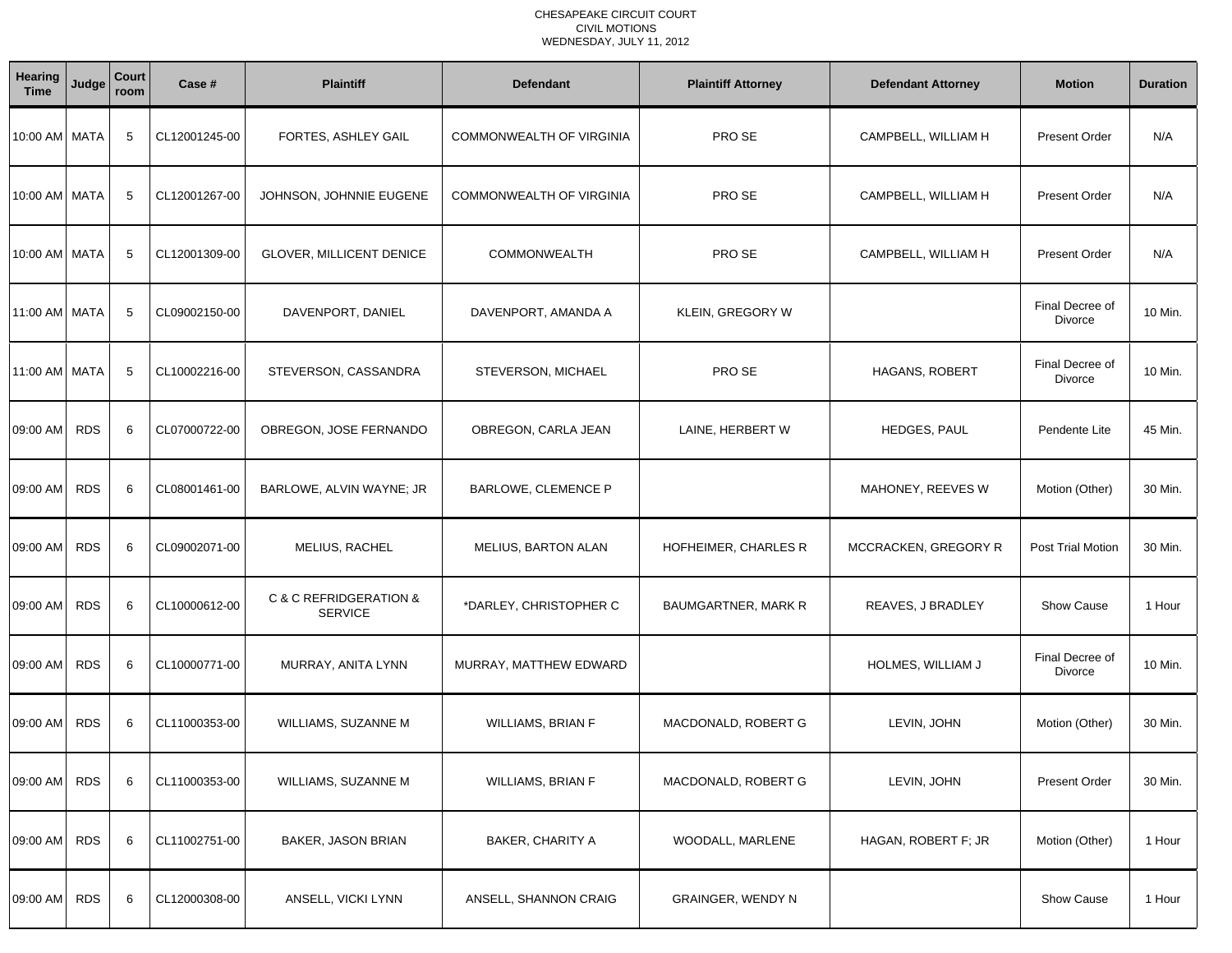| Hearing<br><b>Time</b> | Judge      | Court<br>room | Case #        | <b>Plaintiff</b>               | <b>Defendant</b>             | <b>Plaintiff Attorney</b> | <b>Defendant Attorney</b> | <b>Motion</b>              | <b>Duration</b> |
|------------------------|------------|---------------|---------------|--------------------------------|------------------------------|---------------------------|---------------------------|----------------------------|-----------------|
| 09:00 AM               | <b>RDS</b> | 6             | CL12000494-00 | <b>GTG FINANCIAL LLC</b>       | CRITCHELL, DOUGLAS A         | HAUSER, JONATHAN L        | RYAN, JOHN M              | Motion (Other)             | 15 Min.         |
| 09:00 AM               | <b>RDS</b> | 6             | CL12000506-00 | JOYNER'S MECHANICAL INC        | *CHARLTON, CHRISTOPHER       | BARR, STANLEY G; JR       |                           | <b>Present Order</b>       | 1 Hour          |
| 09:00 AM               | <b>RDS</b> | 6             | CL12000528-00 | MATTHEWS, WENDY C              | MATTHEWS, WILLIAM M          | PRO SE                    |                           | Final Decree of<br>Divorce | 10 Min.         |
| 09:00 AM               | <b>RDS</b> | 6             | CL12000556-00 | SUZUKI, RON YUNG-MING          | SUZUKI, ANGELA MARIE         |                           | PRO SE                    | Final Decree of<br>Divorce | 10 Min.         |
| 09:00 AM               | <b>RDS</b> | 6             | CL12000957-00 | <b>WILEY, NORMAN LESTER</b>    | NICHOLS, LAVERNE L           | PRO SE                    |                           | Final Decree of<br>Divorce | 10 Min.         |
| 09:00 AM               | <b>RDS</b> | 6             | CL12001114-00 | PETTAWAY, VALERIE<br>LANGHORNE | PETTAWAY, STEVE WADELL; SR   | PRO SE                    |                           | Final Decree of<br>Divorce | 10 Min.         |
| 09:00 AM               | <b>RDS</b> | 6             | CL12001338-00 | MOORE, KELLY S                 | MOORE, MARK S                | WOOD, CHRISTY J           |                           | Pendente Lite              | 1 Hour          |
| 09:00 AM               | <b>RDS</b> | 6             | CL12001526-00 | <b>BUCENELL, JEANETTE M</b>    | <b>BUCENELL, BRIAN P; SR</b> | PRO SE                    |                           | Final Decree of<br>Divorce | 10 Min.         |
| 09:00 AM               | <b>EPG</b> | <b>COA</b>    | CJ11000116-00 | ANDREANO, JOSEPH J.            | HARRELL-RESPASS, BRITTANY L  | RICHMOND, ANDREW          | THOMASSON, BRIAN          | Motion (Other)             | 15 Min.         |
| 09:00 AM               | EPG        | <b>COA</b>    | CL10000789-00 | NIERMAN, MICHAEL KEITH; JR     | NIERMAN, AMANDA JEAN         | RAINES, RANDOLPH          | RENNINGER, NICHOLAS DAVID | <b>Withdraw Counsel</b>    | 15 Min.         |
| 09:00 AM               | EPG        | COA           | CL10002862-00 | STUTZ, JAMES OTTO; JR          | STUTZ, PAMELA JEAN           | MULFORD, ANTHONY S        |                           | <b>Pretrial Conference</b> | 30 Min.         |
| 09:00 AM EPG           |            | COA           | CL11000150-00 | PENA, VIVIAN M                 | PENN, MICHAEL S              | <b>GRIFFIN, CYNTHIA T</b> | RENNINGER, NICHOLAS       | Final Decree of<br>Divorce | 10 Min.         |
| 09:00 AM EPG           |            | COA           | CL11002128-00 | MCKINNEY, LANCE                | MCKINNEY, JEANNETTE          | <b>BYRUM, ROBERT G</b>    | DAVIS, BOBBY W            | Motion (Other)             | 30 Min.         |
| 09:00 AM EPG           |            | COA           | CL11002704-00 | WINBERG, TIMOTHY               | WINBERG, KAREN L             | TALBOT, GEORGE E; JR      |                           | Final Decree of<br>Divorce | 10 Min.         |